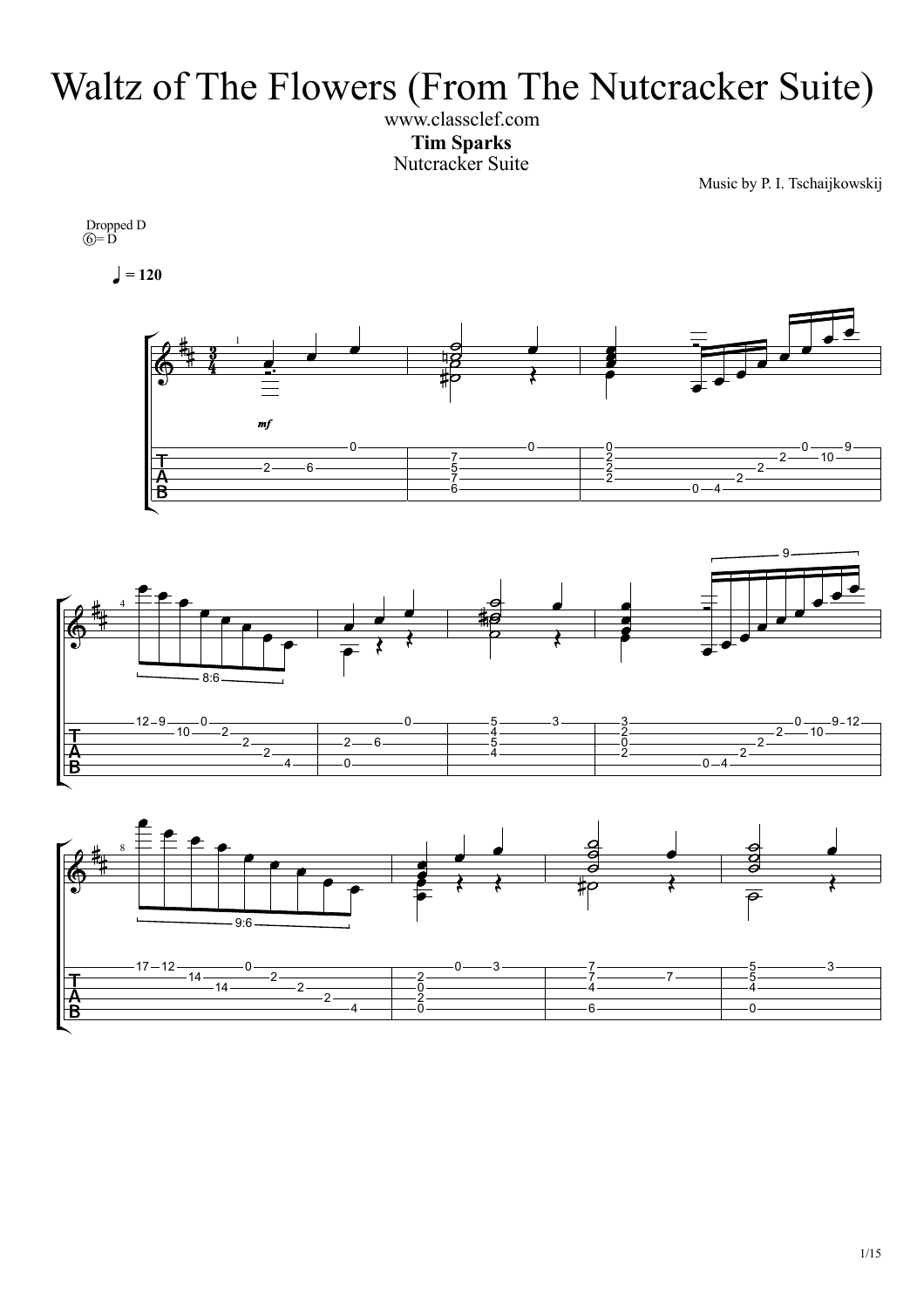







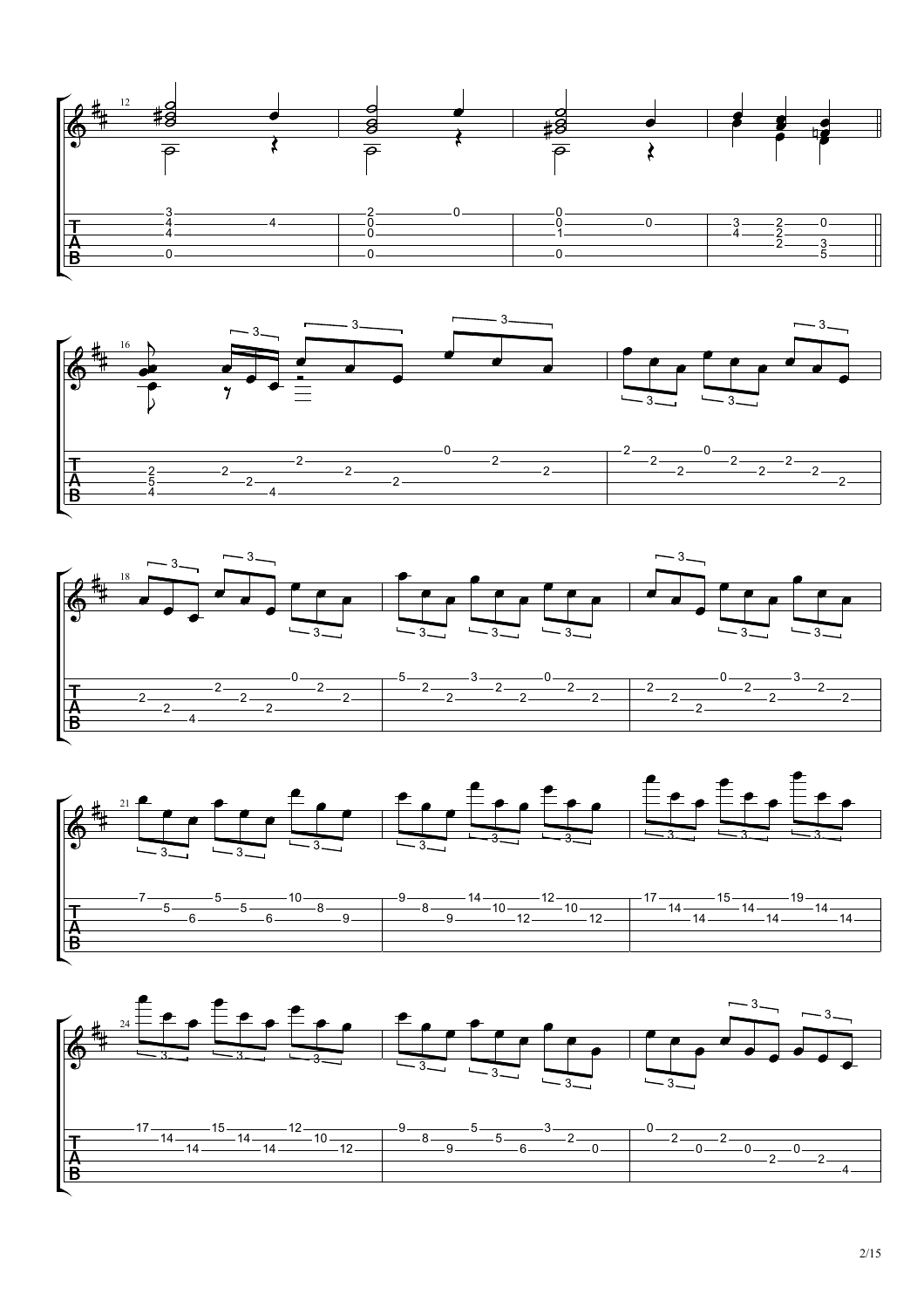







 $3/15$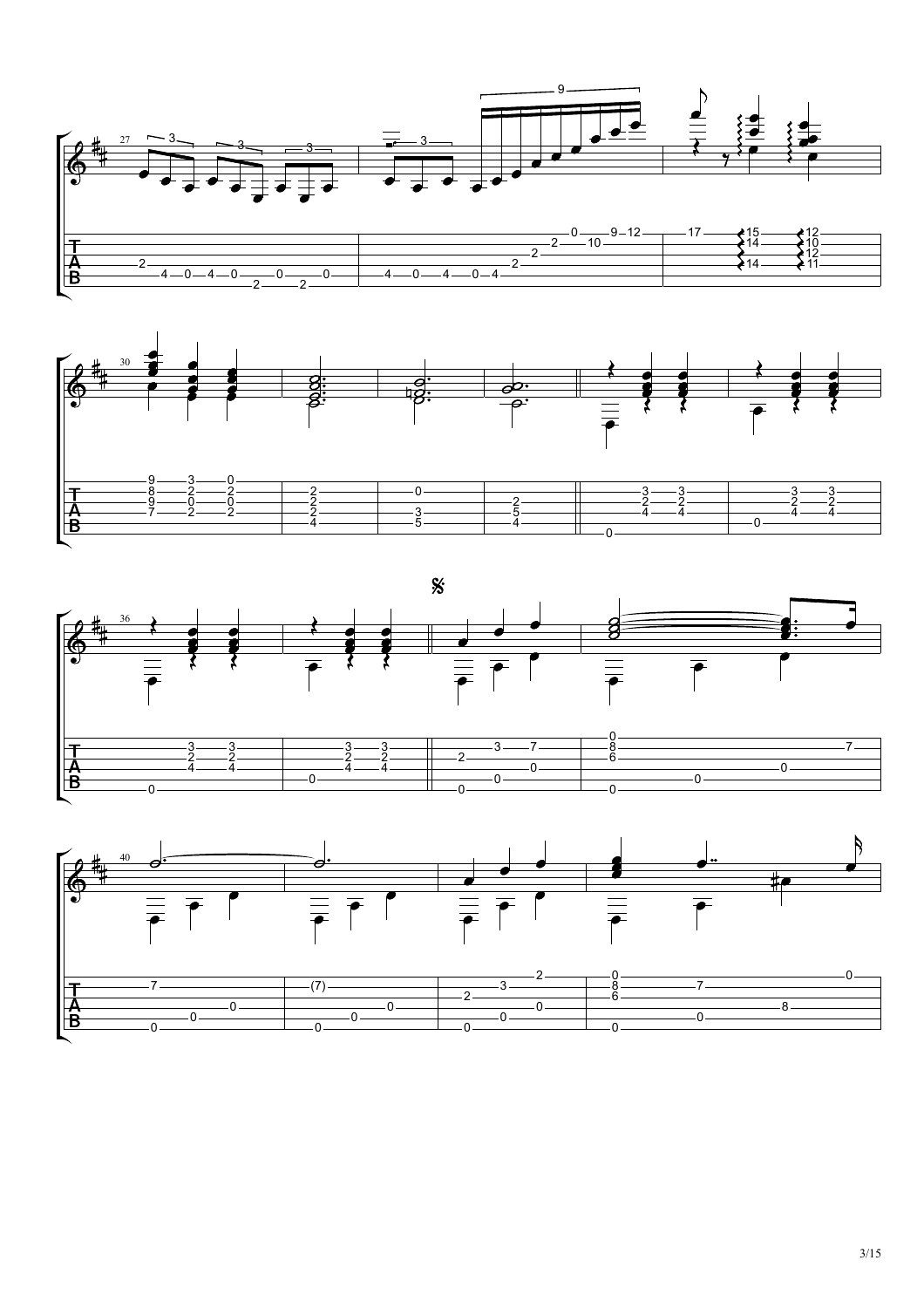





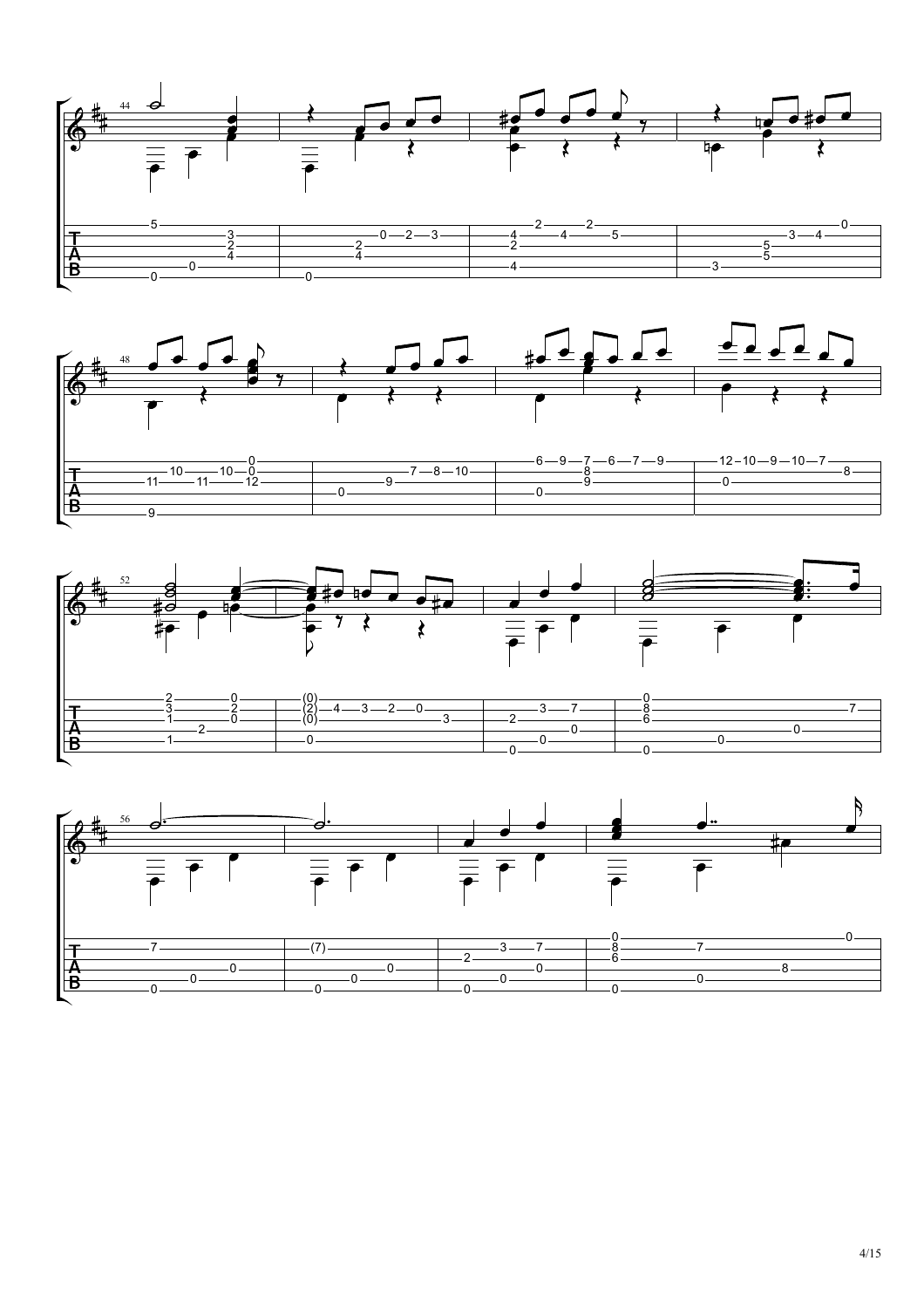





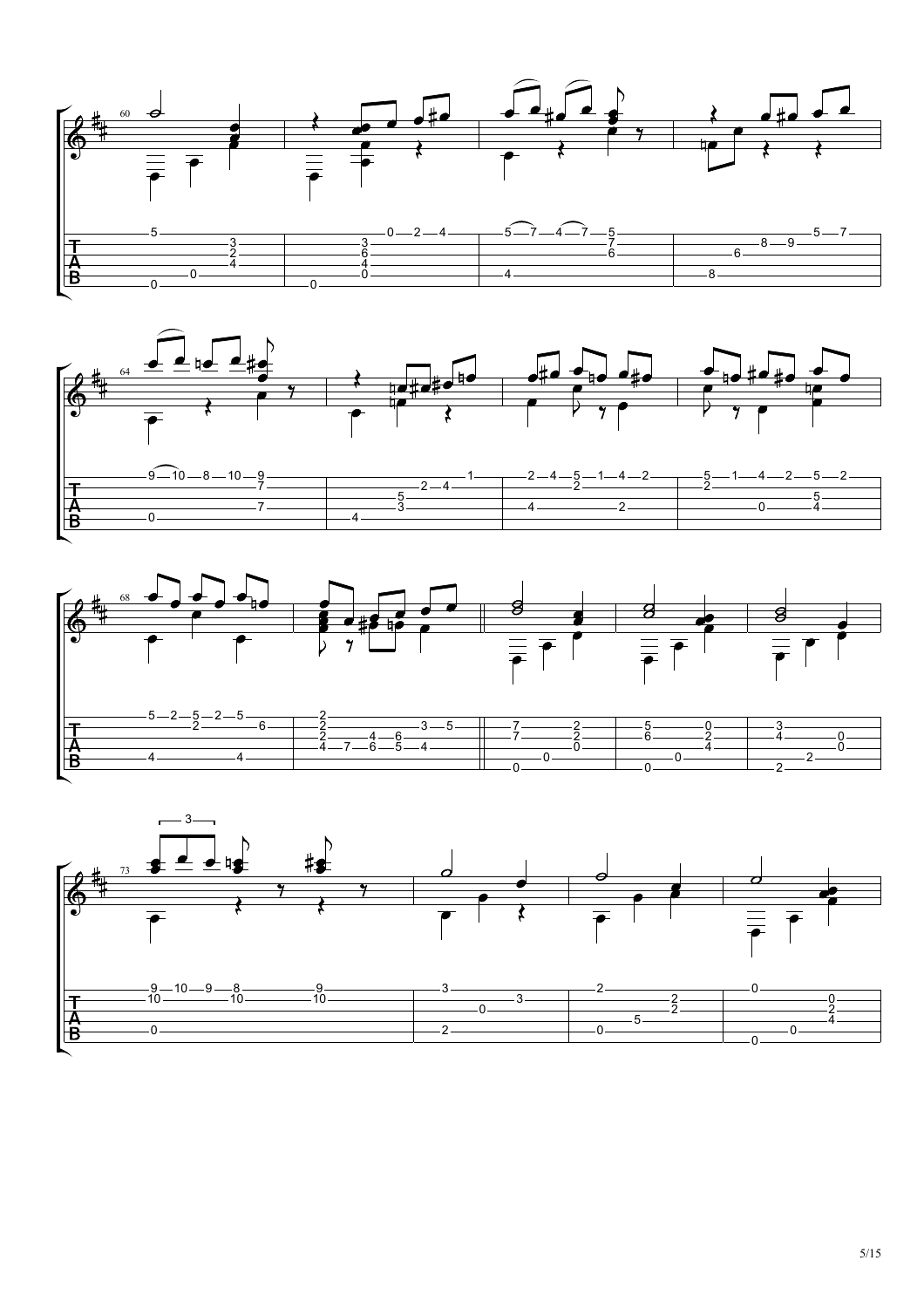





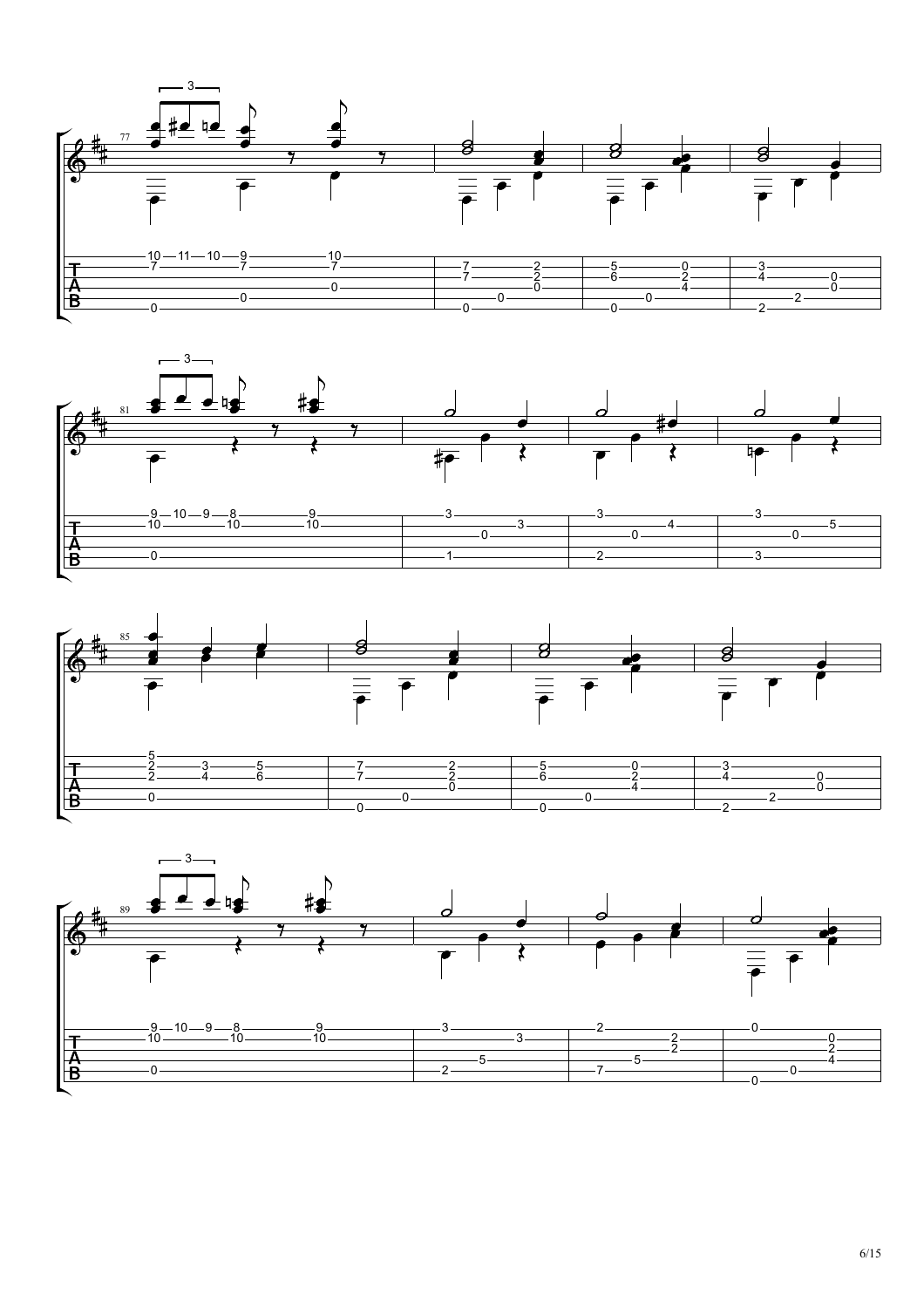









 $7/15$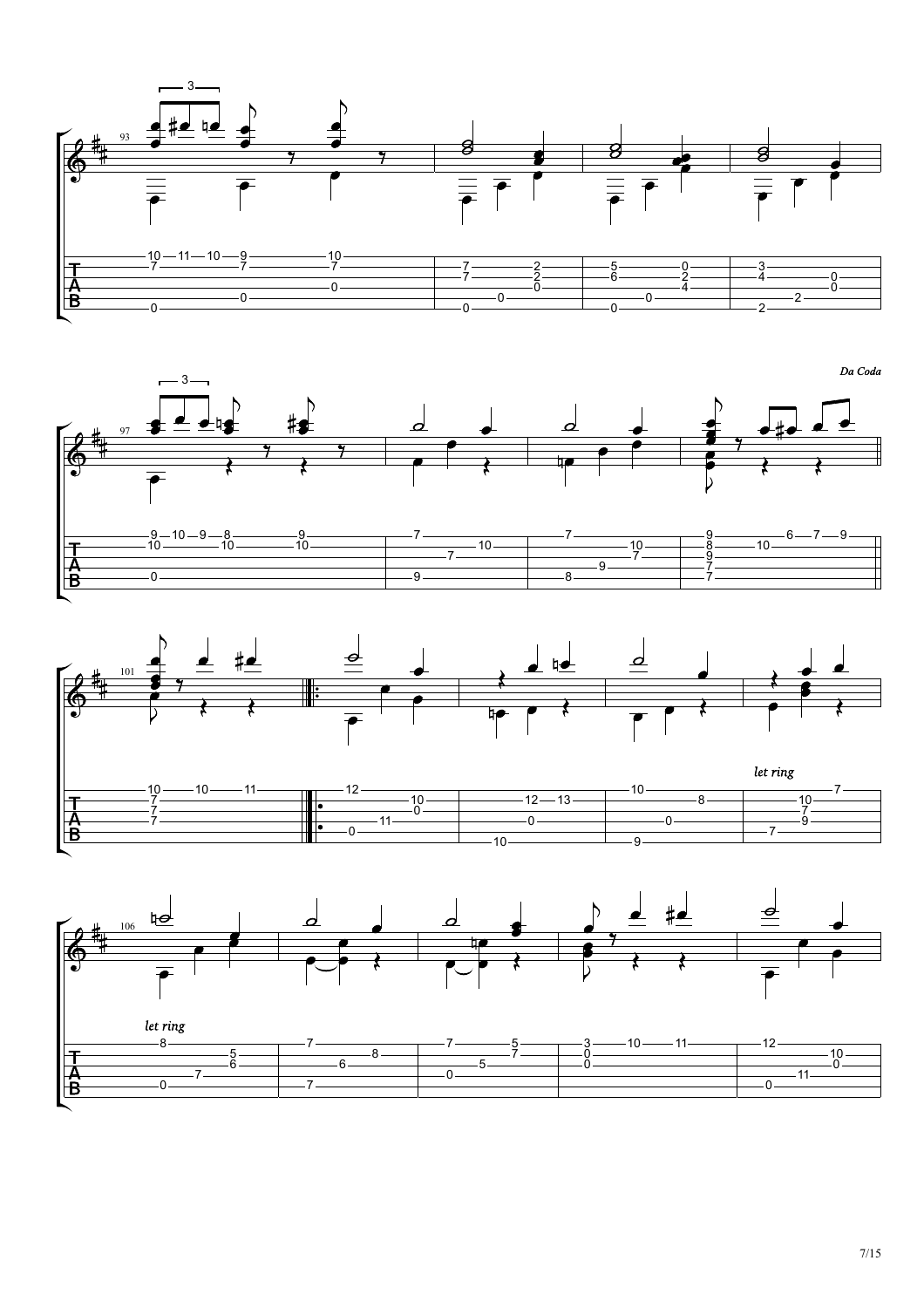





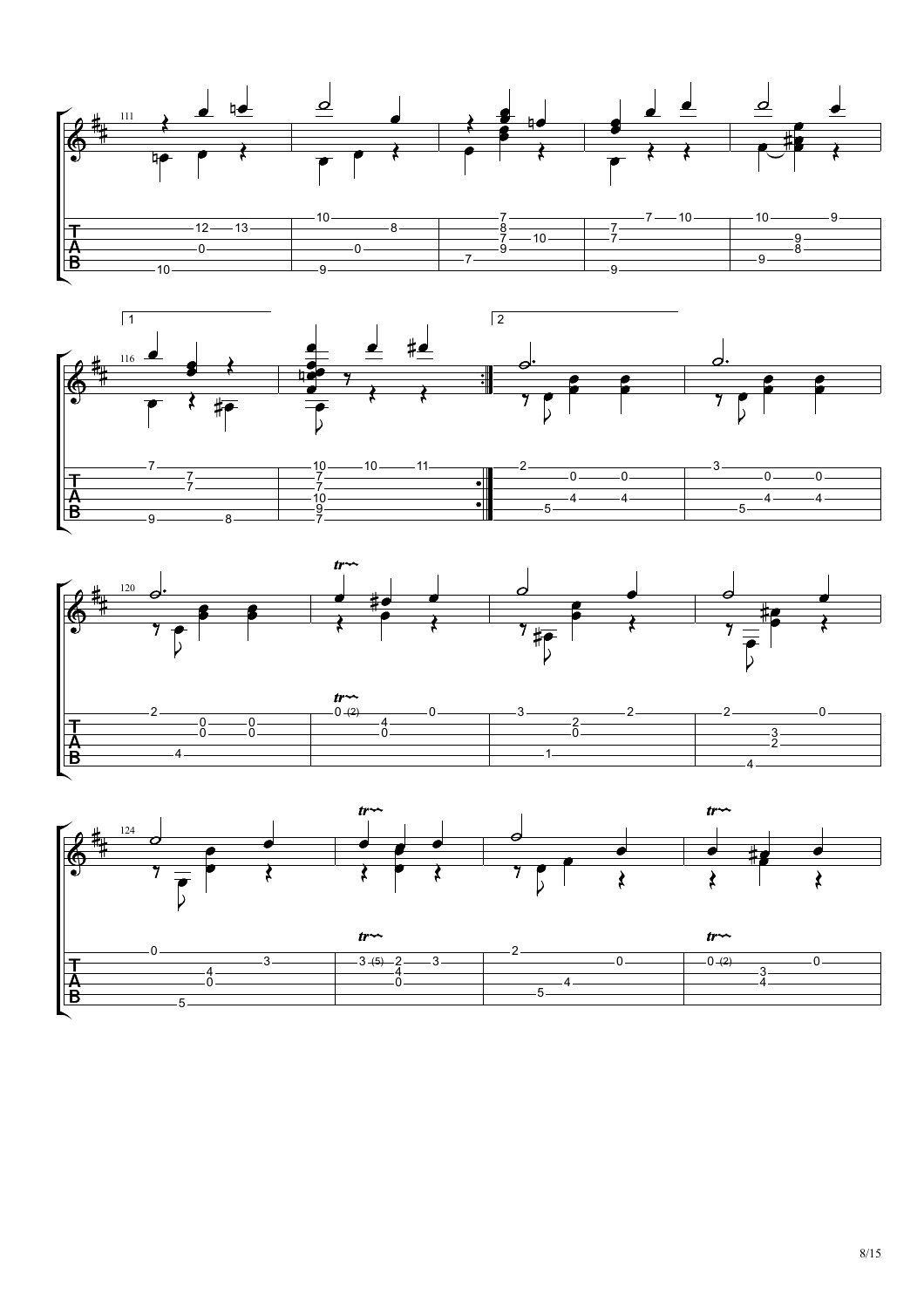





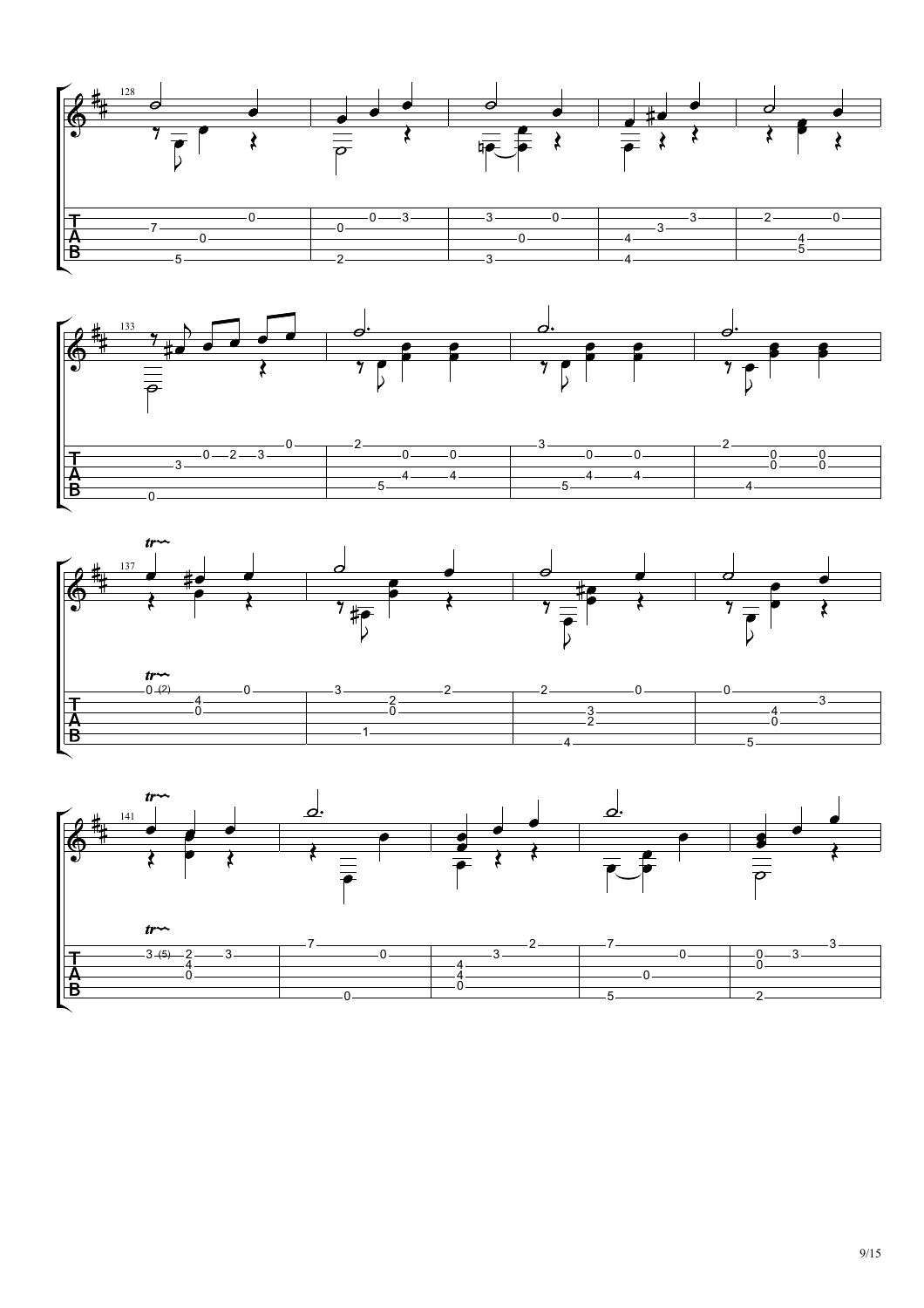





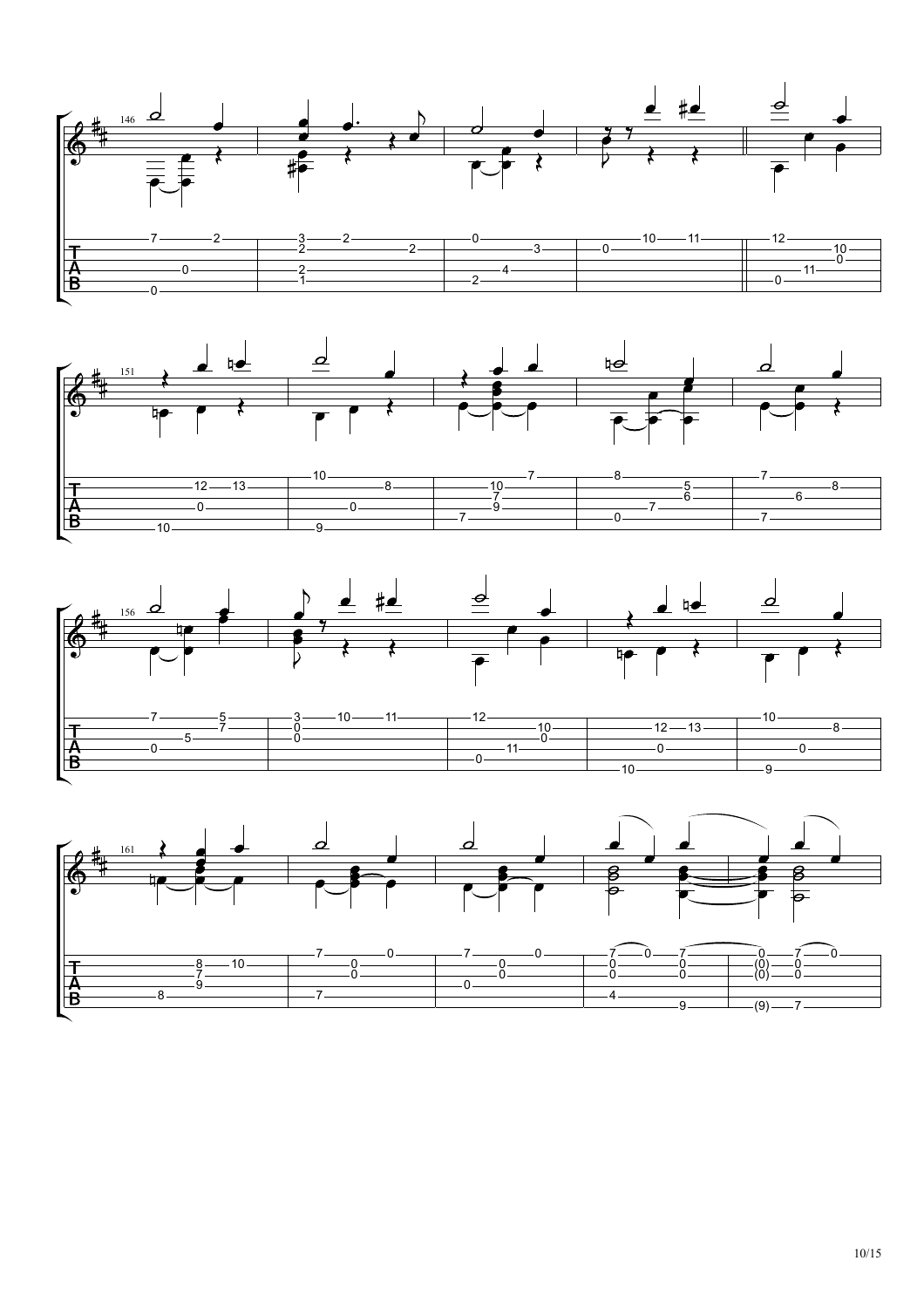





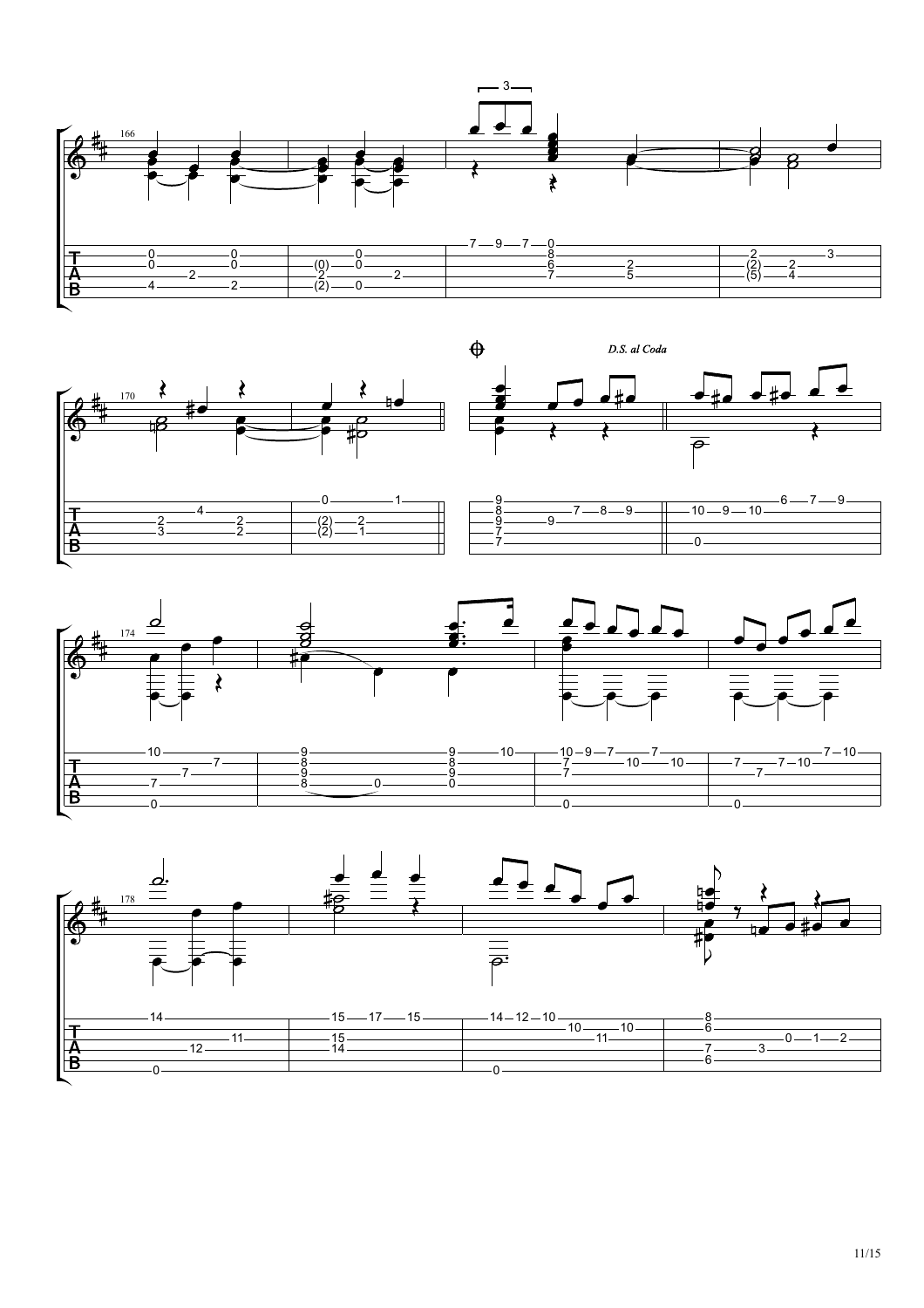





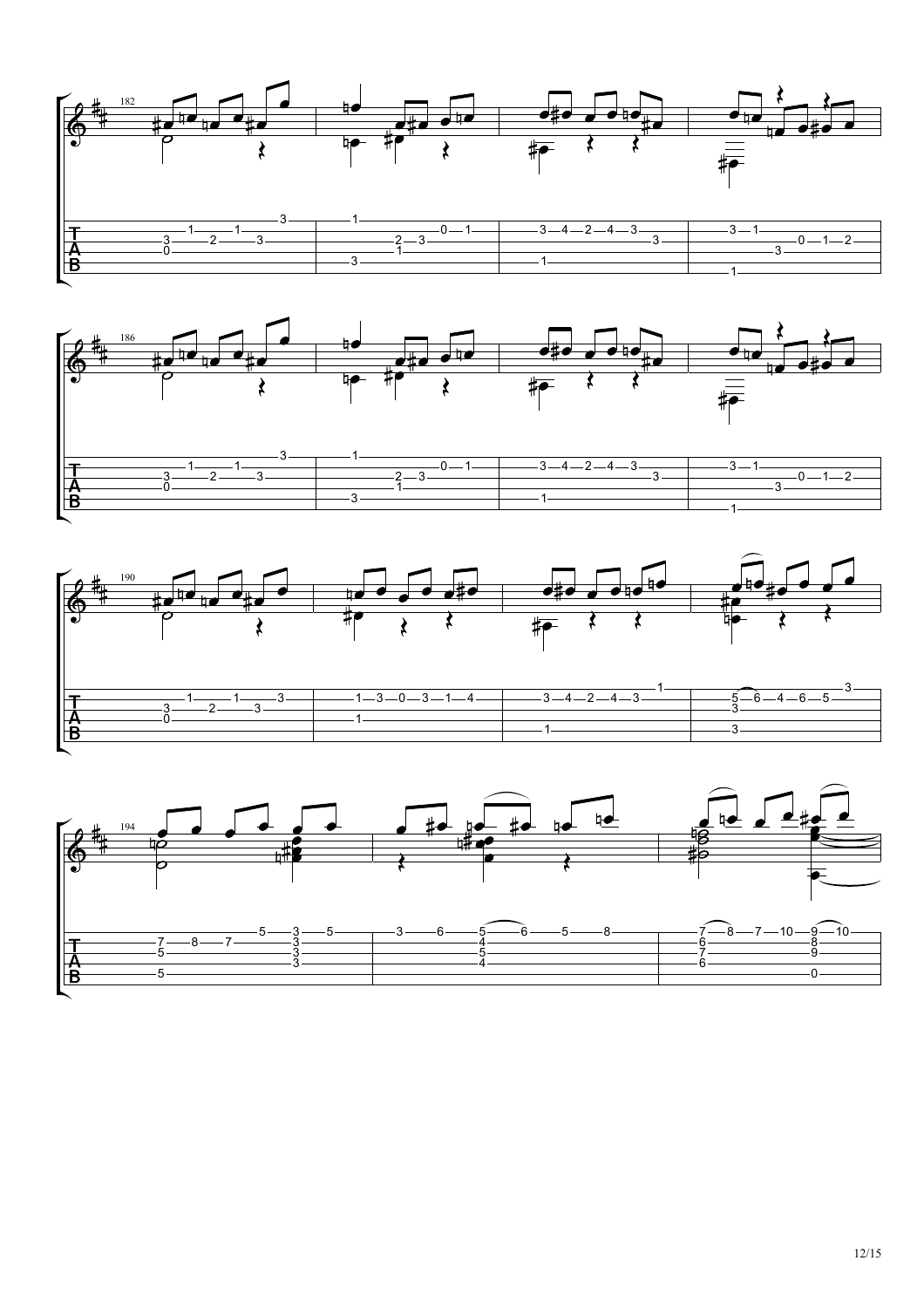





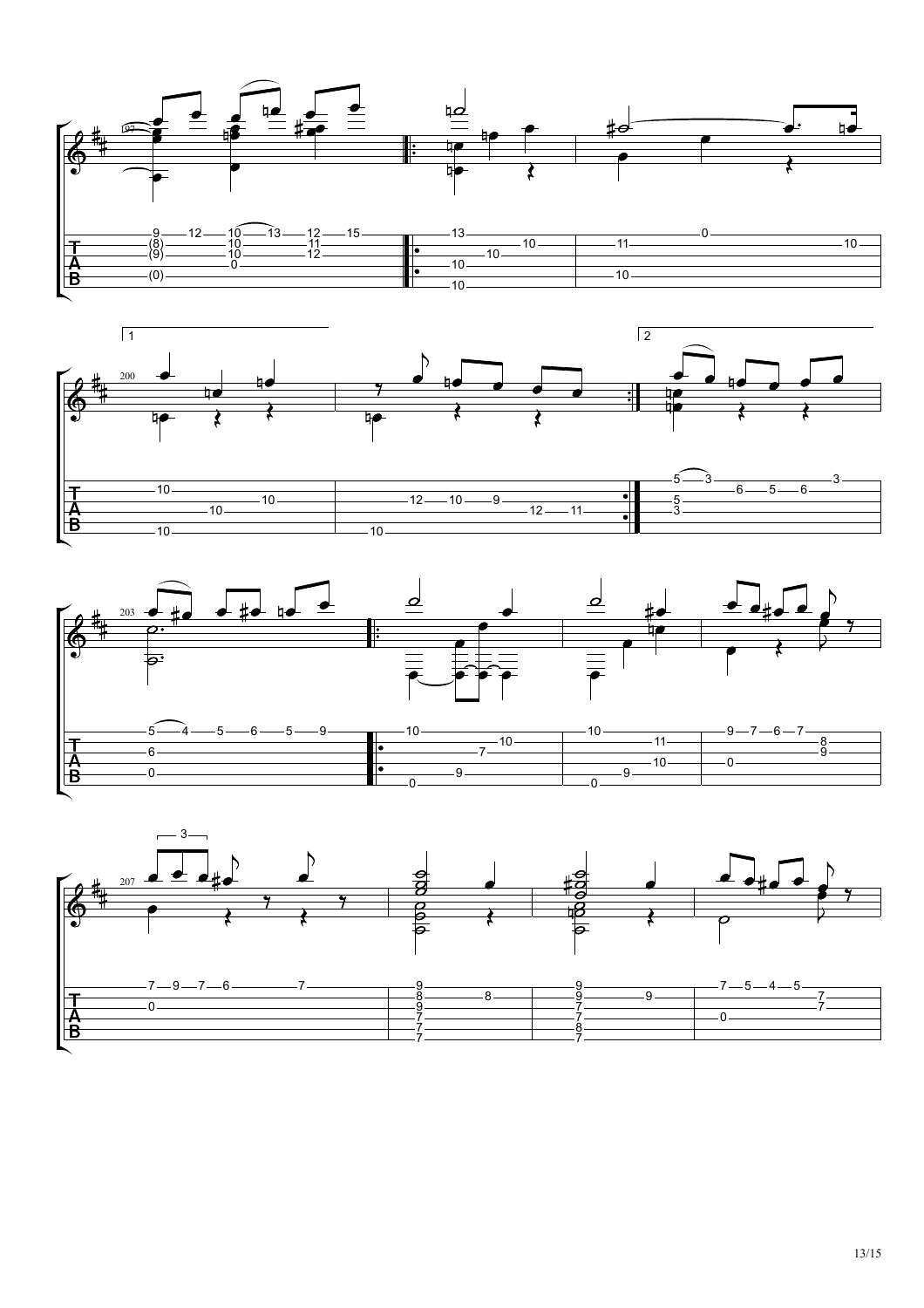